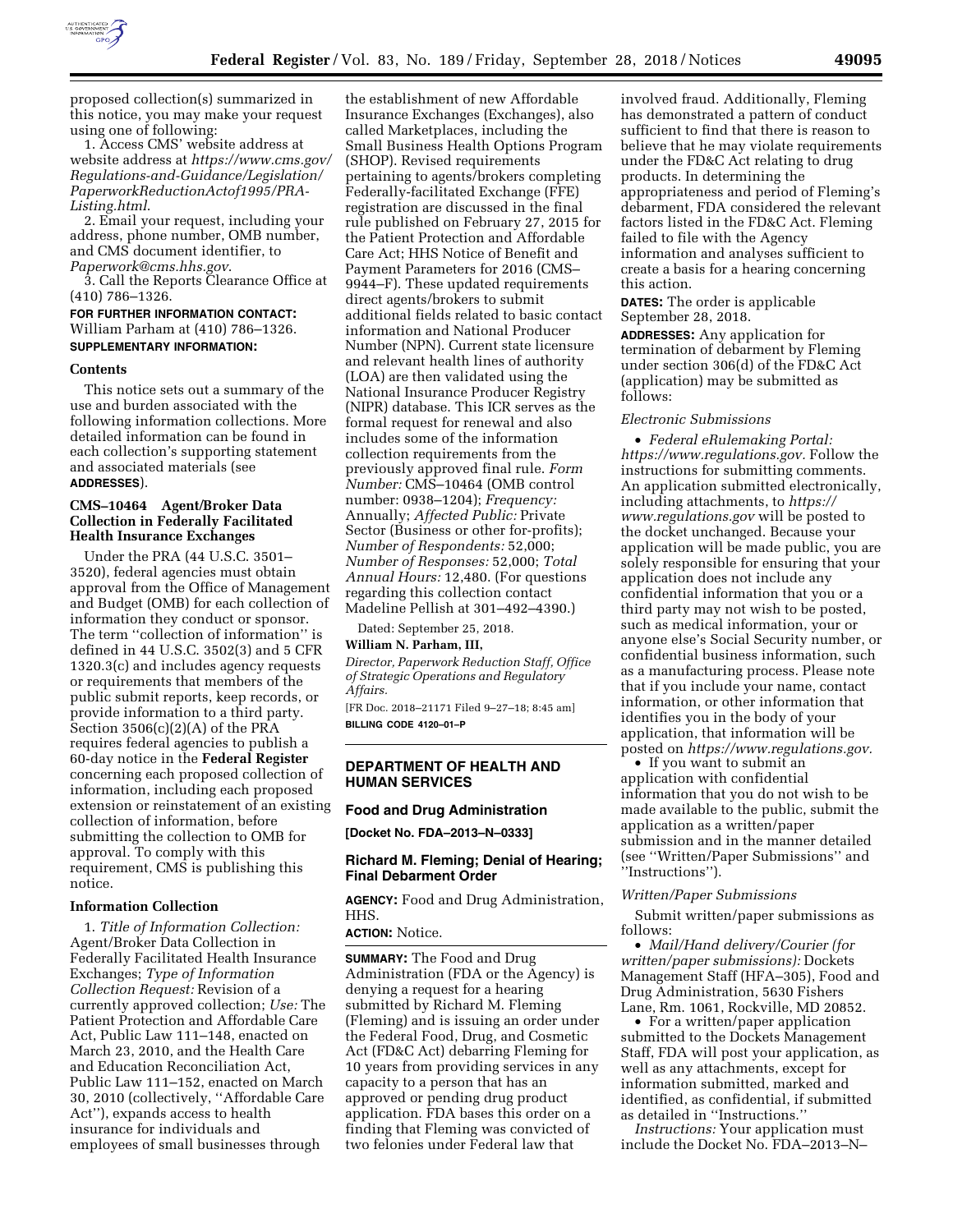0333. An application will be placed in the docket and, unless submitted as ''Confidential Submissions,'' publicly viewable at *<https://www.regulations.gov>* or at the Dockets Management Staff between 9 a.m. and 4 p.m., Monday through Friday.

• Confidential Submissions—To submit an application with confidential information that you do not wish to be made publicly available, submit your application only as a written/paper submission. You should submit two copies total. One copy will include the information you claim to be confidential with a heading or cover note that states

''THIS DOCUMENT CONTAINS CONFIDENTIAL INFORMATION.'' The Agency will review this copy, including the claimed confidential information, in its consideration of your application. The second copy, which will have the claimed confidential information redacted/blacked out, will be available for public viewing and posted on *[https://www.regulations.gov.](https://www.regulations.gov)* Submit both copies to the Dockets Management Staff. If you do not wish your name and contact information to be made publicly available, you can provide this information on the cover sheet and not in the body of your application and you must identify this information as ''confidential.'' Any information marked as ''confidential'' will not be disclosed except in accordance with 21 CFR 10.20 and other applicable disclosure law. For more information about FDA's posting of comments to public dockets, see 80 FR 56469, September 18, 2015, or access the information at: *[https://www.gpo.gov/](https://www.gpo.gov/fdsys/pkg/FR-2015-09-18/pdf/2015-23389.pdf) [fdsys/pkg/FR-2015-09-18/pdf/2015-](https://www.gpo.gov/fdsys/pkg/FR-2015-09-18/pdf/2015-23389.pdf)  [23389.pdf.](https://www.gpo.gov/fdsys/pkg/FR-2015-09-18/pdf/2015-23389.pdf)* 

*Docket:* For access to the docket, go to *<https://www.regulations.gov>* and insert the docket number, found in brackets in the heading of this document, into the ''Search'' box and follow the prompts and/or go to the Dockets Management Staff, 5630 Fishers Lane, Rm. 1061, Rockville, MD 20852 between 9 a.m. and 4 p.m., Monday through Friday. Publicly available submissions may be seen in the docket.

# **FOR FURTHER INFORMATION CONTACT:**

Rachael Vieder Linowes, Office of Scientific Integrity, Food and Drug Administration, 10903 New Hampshire Ave., Bldg. 1, Rm. 4206, Silver Spring, MD 20993, 240–402–5931.

### **SUPPLEMENTARY INFORMATION:**

#### **I. Background**

Section 306(b)(2)(B)(ii)(I) of the FD&C Act (21 U.S.C. 335a(b)(2)(B)(ii)(I)) permits FDA to debar an individual if it finds that the individual: (1) Has been convicted of a felony that involves

bribery, payment of illegal gratuities, fraud, perjury, false statement, racketeering, blackmail, extortion, falsification or destruction of records, or interference with, obstruction of an investigation into, or prosecution of, any criminal offense and (2) based on the conviction and other information, the individual has demonstrated a pattern of conduct sufficient to find that there is reason to believe that the person may violate requirements under the FD&C Act relating to drug products.

On April 24, 2009, Fleming, the president of, and sole physician at, Fleming Heart and Health Institute, P.C. (FHHI), pled guilty to one felony count of healthcare fraud, in violation of 18 U.S.C. 1347 and 2, and one felony count of mail fraud, in violation of 18 U.S.C. 1341 and 2. On August 20, 2009, the U.S. District Court for the District of Nebraska entered a judgment of conviction against Fleming on these counts and sentenced Fleming to 5 years of probation.

Fleming's convictions stemmed from two separate actions. Fleming, through his practice at FHHI, performed various imaging studies and submitted reimbursement claims to Medicare and Medicaid. Fleming pled guilty to one count of felony healthcare fraud in violation of 18 U.S.C. 1347 and 2 for conduct related to the submission of a reimbursement claim. Fleming admitted to knowingly executing and attempting to execute a scheme to defraud Medicare and Medicaid healthcare benefit programs in connection with the delivery of and payment for healthcare benefits, items, and services, namely by submitting payment claims for tomographic myocardial perfusion imaging studies that he did not actually perform. Fleming also pled guilty to one count of felony mail fraud in violation of 18 U.S.C. 1341 and 2 for conduct relating to money paid him to conduct a clinical study of a soy chip food product for the purpose of evaluating health benefits. As Fleming admitted during his guilty plea, he received approximately \$35,000 for conducting a clinical trial, but he fabricated data for certain subjects.

By letter dated November 18, 2013, FDA's Office of Regulatory Affairs (ORA) notified Fleming of its proposal to debar him for 10 years from providing services in any capacity to a person having an approved or pending drug product application. The proposal explained that the proposed debarment period was based on both felony fraud convictions. ORA stated that these convictions establish Fleming's disregard for his professional obligations and the law and provide

reason to believe that, if he were to provide services to a person that has an approved or pending drug application, he may violate requirements under the FD&C Act relating to drug products. Therefore, ORA found that Fleming was subject to debarment under section 306(b)(2)(B)(ii)(I) of the FD&C Act.

The proposal noted that the maximum debarment period for each offense is 5 years and that FDA may determine whether debarment periods for multiple offenses should run concurrently or consecutively. The proposal outlined findings concerning the four relevant factors that ORA considered in determining the appropriateness and period of debarment, as provided in section  $306(c)(3)$  of the FD&C Act:  $(1)$ The nature and seriousness of any offense, (2) the nature and extent of management participation in any offense, (3) the nature and extent of voluntary steps to mitigate the impact on the public, and (4) prior convictions under the FD&C Act or other acts involving matters within FDA's jurisdiction. ORA found that the first three were unfavorable factors and that the last was a favorable factor for Fleming. The notice concluded that ''the unfavorable factors cumulatively far outweigh the sole favorable factor.'' Accordingly, FDA determines that debarment is appropriate, and that the 5-year period of debarment for each of the two offenses should be served consecutively, resulting in a total debarment period of 10 years.

Fleming timely responded to the proposal to debar and requested a hearing. Fleming's response included multiple documents in which he raises variations of two central arguments, namely that: (1) His guilty plea ''does not state a crime'' and (2) he is ''actually innocent.'' Fleming contends that his guilty plea was a ''holographic plea'' to protect his children.

Under the authority delegated to him by the Commissioner of Food and Drugs, the Director of the Office of Scientific Integrity (OSI) has considered Fleming's request for a hearing. Hearings are granted only if there is a genuine and substantial issue of fact. Hearings will not be granted on issues of policy or law, on mere allegations, denials or general descriptions of positions and contentions, or on data and information insufficient to justify the factual determination urged (see 21 CFR 12.24(b)).

OSI has considered Fleming's arguments and concludes that they are unpersuasive and fail to raise a genuine and substantial issue of fact requiring a hearing.